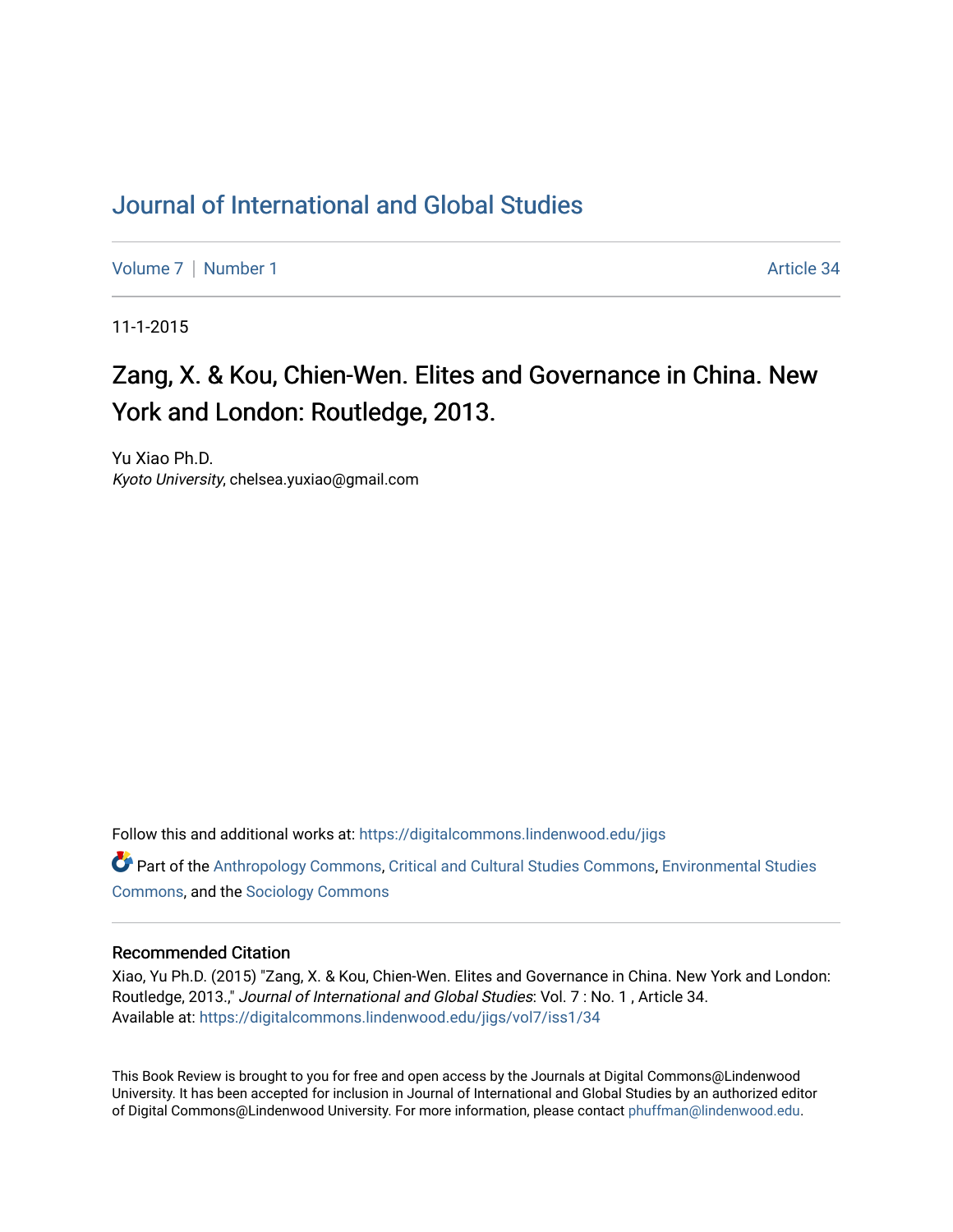## **Zang, X. & Kou, Chien-Wen.** *Elites and Governance in China***. New York and London: Routledge, 2013.**

This edited volume on elites and governance in China gathers together a group of papers from an international conference of the same topic. As the title "Elites and Governance in China" indicates, the volume aims to "bring together elite studies and governance studies for an analysis of the relationship between elites and governance in China"  $(p,1)$ . The editors broadly define elites as the privileged groups – *e.g.* business leaders, key opinion makers, important politicians, leading intellectuals – that wield disproportionally great power and influence in society. Governance is somewhat more ambiguously measured in terms of expectations, the allocation of power and resources and performance appraisal (p.1).

Such loosely defined core concepts make it possible to include elites of different levels across a wide range of governance forms since almost all sorts of governance involve power allocation, in which elite groups enjoy the major share of authority and influence. In this way, the book does broaden the scope of elite studies, which usually focus on national political elites. But unfortunately, the book does not have a strong position beyond this and surprisingly, there is only minimal adherence to the book's theme in many of the chapters. Most authors only briefly discuss who elites are and then quickly move to discuss their own agendas. The last author does not even bother to respond to the book theme. As such, instead viewing the book as an integrated intellectual contribution, readers who are interested in particular topics that the book offers, would be better off going directly to individual chapters that interest them.

The first two papers regarding intellectuals as elites come from the same author Guo Yingjie. With its focus on discourse, the first of his papers proposes to differentiate intellectuals' ideological orientations from their relationship with the Party-state and other social groups or their institutional affiliations. By comparing the intellectuals' discourses with the Party-state's perspective on social justice and class, the author tries to show how intellectuals might influence social policy. However, given that the role of intellectuals varies greatly across the issues under discussion, their impacts on social policy and governance are far from clear without supporting case studies.

Yingjie's second paper loosely categorizes intellectuals into two groups, namely reformers and transformers, based on their attitudes towards the discourse of governance and good governance. While the reformers' mild stance is more acceptable to the Party-state, both groups play a role in the discourse shift surrounding China's political reform. The confusing point of the paper is the list of authors that Yingjie identifies as transformers since these liberal analysts do not refute to use the term governance despite his claims that they do so.

Zhao QuanSheng examines a particular form of intellectual participation – that of think tanks in policy making. He summarizes the participation of think tanks in foreign policy making as "limited interactions between the inner circle and the outer circle". The author's general discussion of "seven channels"<sup>1</sup> between the two circles is informative, but it is a pity that the author does not show how the inputs of think tanks shape particular foreign policies with specific cases.

David Bray relates his study of master planning to elites by arguing that there has emerged "a dominant elite discourse of urban planning that defines, informs, structures and governmentalizes the ongoing transformation of China's built environment." (p.76) Besides Foucault's governmentality, the author also acknowledges the influence of Latour and a school of urban geographers who argue the built environment has agency. In this line, he argues that the creation and implementation of urban plans involves complex interaction of different actors, in which government authorities and planning professionals planning officials produce the elitist discourse of master planning. Using the examples "urban planning exhibition center" and "*xiaoqu*", meaning highly standardized, large-scale residential estates, he further demonstrates how this highly unified discourse on modernity is popularized in practice. The paper is weak in its elaboration of the theoretical framework, however. More

-

<sup>&</sup>lt;sup>1</sup> The seven channels are 1) consultations with policy makers; 2) internal reports via government channels; 3) conferences and public policy debates; 4) policy NGOs; 5) outside-system (tizhiwai) discussions; 6) overseas scholars; 7) highly specialized professional community.